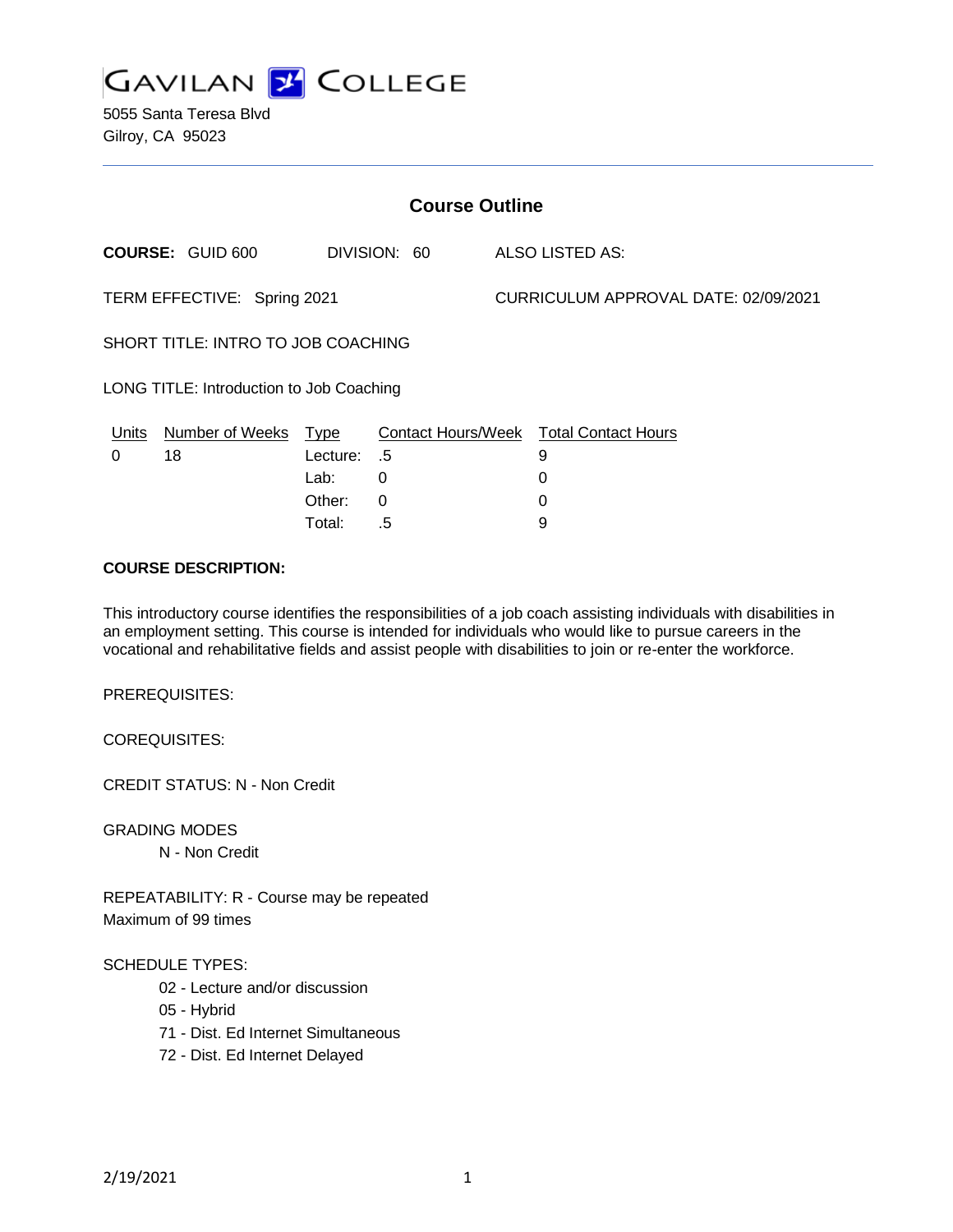### **STUDENT LEARNING OUTCOMES:**

1. Recognize the strengths, weaknesses and behaviors of an individual with a disability in relation to the employment setting.

Measure of assessment: Oral report, written exercises, homework

Semester/Year assessed, or planned Semester/Year of assessment: Fall 2020

2. Identify the role and responsibilities of a job coach.

Measure of assessment: In-class written exercises, quizzes, oral report

Semester/Year assessed, or planned Semester/Year of assessment: Fall 2020

3. Compare the difference between appropriate and inappropriate disability-related behaviors and explain when to address and redirect those behaviors on the job.

Measure of assessment: Performance, demonstration, oral report, in-class exercises Semester/Year assessed, or planned Semester/Year of assessment: Fall 2020

# **CONTENT, STUDENT PERFORMANCE OBJECTIVES, OUT-OF-CLASS ASSIGNMENTS**

Curriculum Approval Date: 02/09/2021

#### **DE MODIFICATION ONLY**

2-4 hours CONTENT: Course outline review; History of services and industry including disability legislation (ADA, 504, HIPPA, Social Security and FERPA). SPO: The student will explain the history and legislation of job coaching in workforce rehabilitation.

2-4 hours CONTENT: Understanding of different disabilities (e.g. intellectual disabilities, autism (including autism spectrum disorder; learning disabilities, mental health). SPO: The student will identify a variety of different disabilities and common behaviors that are associated with these disabilities in the workplace setting. CONTENT: Behaviors that may be associated with different disabilities. The student will explain how to facilitate communication with employee, supervisor and co-workers to assist in problem solving on the job.

2-4 hours CONTENT: Introduction to the role and responsibilities of a job coach. SPO: The student will identify the role of a job coach in an employment setting. CONTENT: Competitive job coaching techniques and strategies. SPO: The student will state the job description of a job coach and list several strategies that can be utilized at the work site.

2-4 hours CONTENT: Integrated Employment Outcomes. SPO: The student will identify workplace supports that assist the individual with a disability to maintain employment.

2 hours - FINAL EXAM

### **METHODS OF INSTRUCTION:**

Audio/Visual, Collaborative Learning, Demonstrations, Guided Discussions, Guided Practice, In-Class Activities and Exercises, Presentations, Small Group Discussion

### **OUT OF CLASS ASSIGNMENTS:**

Required Outside Hours: 36

Assignment Description:

- 1. Video Tutorials
- 2. Concept quizzes
- 3. Written report of job coaching experience
- 4. Preparation of oral report of job coaching strategies in different situations
- 5. Completion of behavior management plan